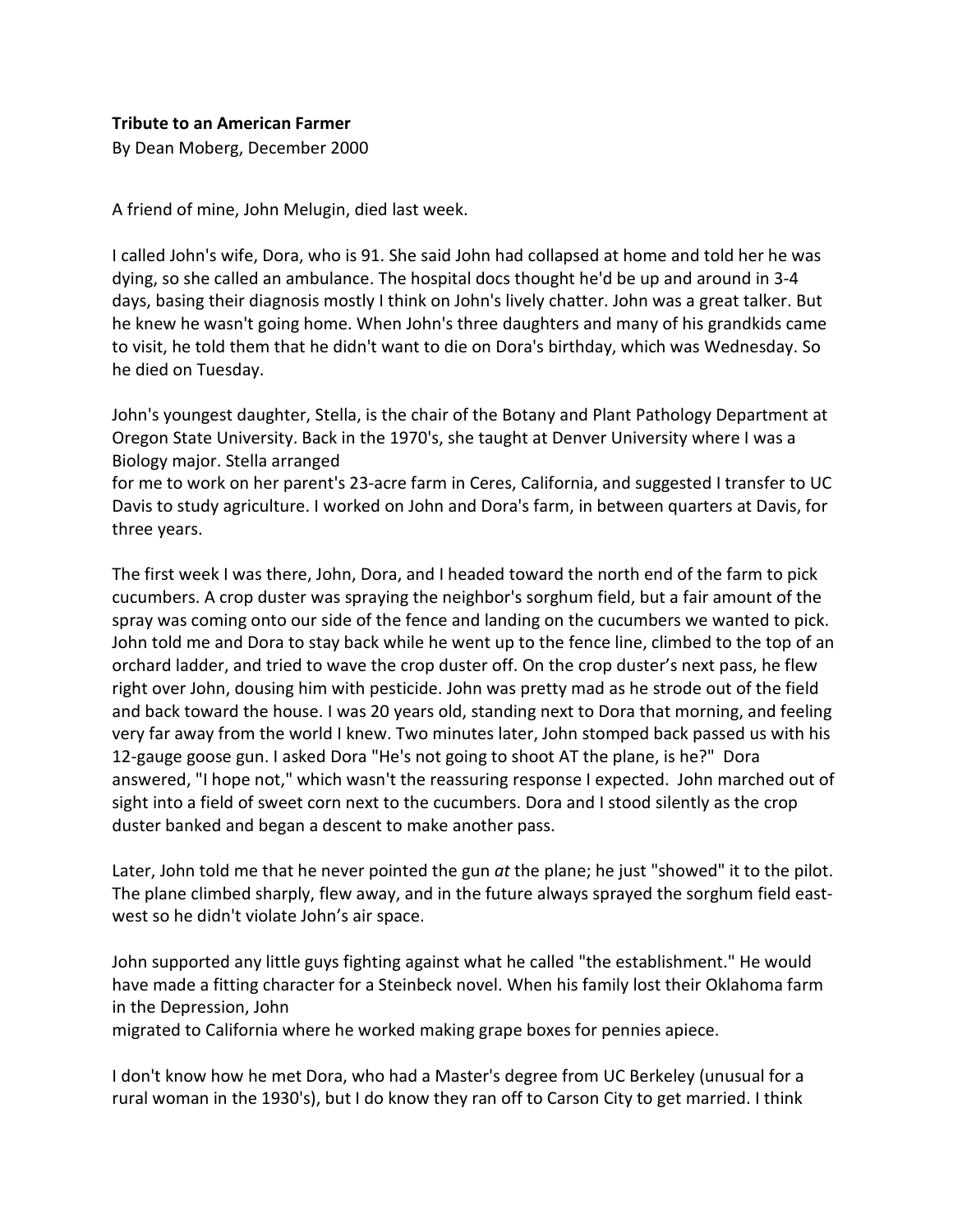Dora's parents never entirely approved of John. Still, John and Dora inherited part of the family farm, including the old white two-story Sears Roebuck wooden house that dated to the 1800's. When I worked for them, I slept in that old house and John and Dora lived in a small house they had built nearby.

The farm was a magnet for singular personalities. For example, Nellie Riggs (Dora's sister) and her husband Arlis would stop by once a month throughout the summer. Arlis, during World War II, had welded battleships in the California shipyards. Later, he designed and built gyrocopters from VW bodies. His nose was all pushed up and misshapen from the crash landings. When I was working on the farm, Nellie and Arlis were over 70 and had given up on the gyros. They spent their summers in the mountains prospecting for gold, using dredges and hoists that Arlis invented. Arlis sometimes donned scuba gear so he could go after gold in the bottoms of deep cold mountain rivers. Arlis would go on at length about gold, inventions, the problems with the world, etc., and John said I should stop work and listen whenever he wanted to talk.

John was incredibly knowledgeable about a variety of subjects. We always listened to an AM radio news station at lunch and John gave running commentaries, providing biographical info on obscure congressmen, American history lessons, or geography trivia. Then he'd pause during a news account of some cruel incident and ask me if I could explain why people acted the way they did.

I remember John once told me he would be happy if he could get through life without causing any cruelty and without going blind. The cruelty part was because he believed in kindness. Maybe the blindness thing was because he read a lot.

He seemed to remember everything he read, which mostly consisted of National Geographics, the local Modesto Bee newspaper, and Reader's Digest book collections. Socially conservative, but politically liberal, John was a bit of an enigma to me at first. He once told me he thought mixed race marriages were a bad idea. Then he voted for Jesse Jackson for president, saying Jesse was the only candidate who was telling the truth. He liked the idea that Jesse was fighting "the establishment."

John's farming practices were also hard to figure out. He didn't believe in pesticides, so he used black light traps to kill hornworm moths in the hothouse tomatoes. When nematodes and verticillium/fusarium wilt threatened his crops, though, he reluctantly fumigated by injecting chloropicrin into the sandy soil with a gadget that looked like an oversized metal syringe.

John loved animals and his farm was over-run with geese, chickens, rabbits, ducks and cats. His favorite duck was named "Dorothy," his favorite goose was "Petunia" and his favorite cat was "Silver." When I worked there, Silver was older than I, and John fed her raw eggs because she wasn't very good at catching gophers anymore. Irrigated land in the San Joaquin Valley is hugely expensive, but John left a few acres of overgrown peach orchard in the back of the farm. He knew a family of gray foxes had a den hidden back there and he wanted to give them refuge.